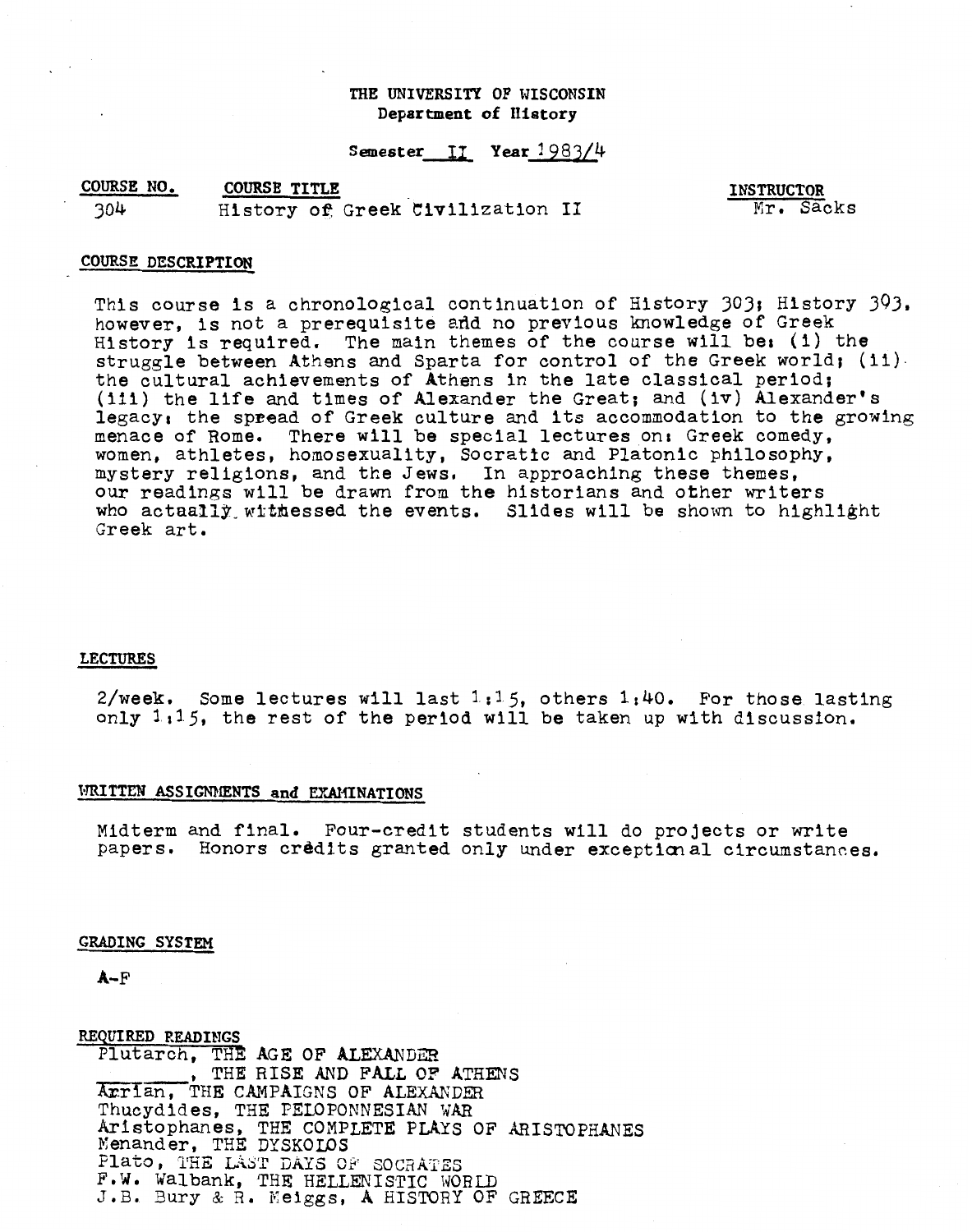# UNIVERSITY OF WISCONSIN Department of History Semester II 1983-84

History 304

A History of Greek Civilization II

Mr. Sacks

## Course Description

This course is a chronological continuation of History 303; History 303, however, is not a prerequisite and no previous knowledge of Greek History is required. The main themes of the course will be: (i) the struggle between Athens and Sparta for control of the Greek world; (ii) the life and times of Alexander the Great; and (iii) Alexander's legacy: the spread of Greek culture and its accommodation to the growing menace of Rome. In approaching these themes, our readings will be drawn from the historians who actually witnessed these events, as well as from numerous Greek plays (comedy and tragedy). Slides will be shown to highlight Greek art.

Books to be Purchased:

Plutarch, THE AGE OF ALEXANDER THE RISE AND FALL OF ATHENS Arrian, THE CAMPAIGNS OF ALEXANDER Thucydides, THE PELOPONNESIAN WAR Aristophanes, THE COMPLETE PLAYS OF ARISTOPHANES Plato, THE LAST DAYS OF SOCRATES F.W. Walbank, THE HELLENISTIC WORLD J.B. Bury and R. Meiggs, A HISTORY OF GREECE

OFFICE HOURS: Mondays 11:00-11:45 and Wednesdays 2:00-2:45, and by appointment. OFFICE: 4117 Humanities Bldg.; phone: 263-2528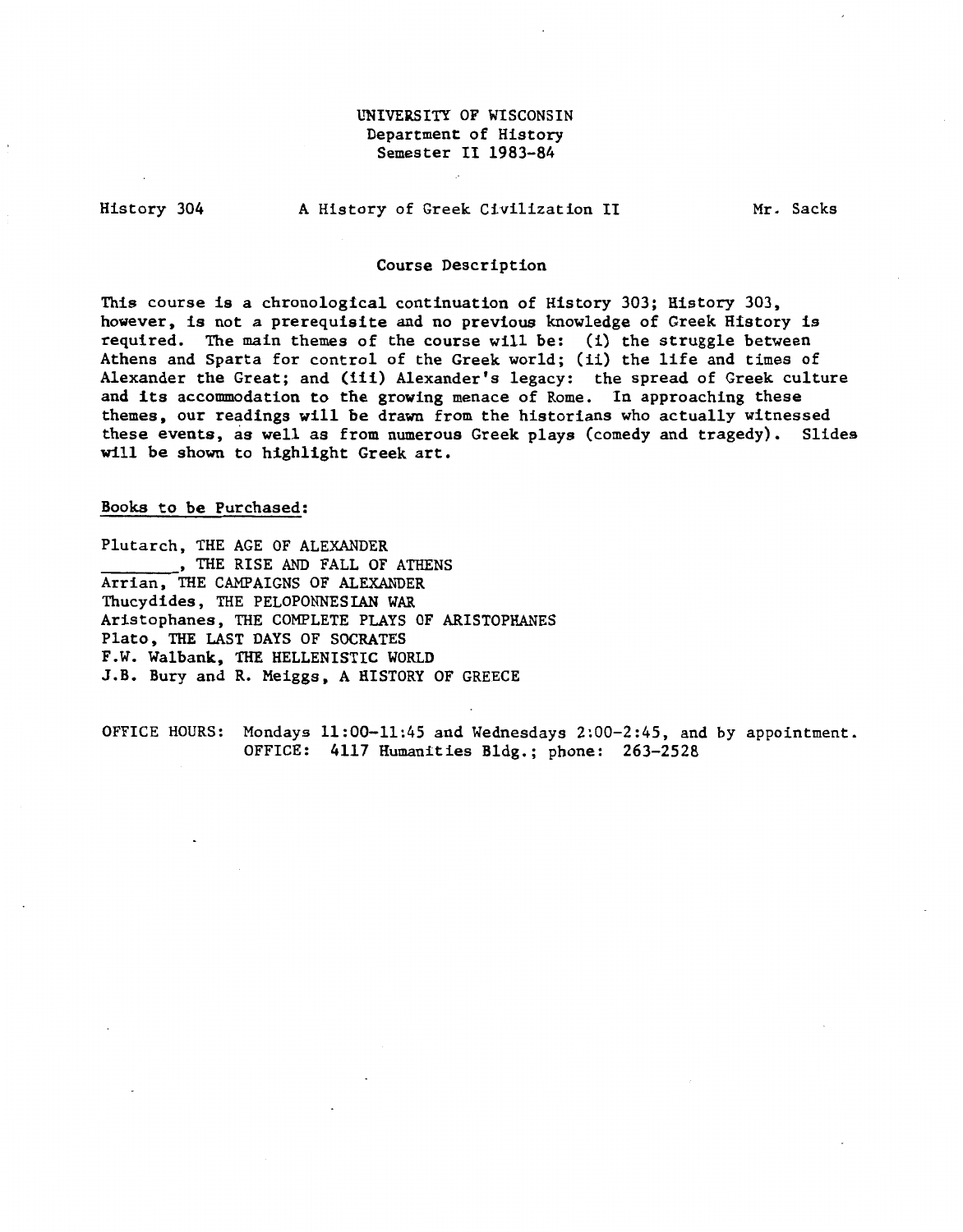### Lectures

Unless otherwise noted, each topic will be the subject of a single lecture. Under each are the readings due for that class. An asterisk (\*} signifies that the book is on reserve at H.C. White Library.

- Jan.<sub>25:</sub> The Geography of Greece No readings.
- Jan. 30: Historical Introduction Thucydides, I Bury, 215-244
- Feb. 1 The Great Peloponnesian War Stage One: Archidamian War Thucydides II, III, IV
- Feb. 6: Final Stages: Folly and Disaster, 415-403 Thucydides VI, VII 42 to end of VII Bury, 305-322
- Feb. 8: Social Changes during the Peloponnesian War \*Austin, 94-111, 144-155, 265-267 Thucydides VI 16 Plutarch, CIMON 10, 17
- Feb. 13: The Welfare State in Athens Bury, 351-356
- Feb. 15: Women in Classical Greece Aristophanes, THE CONGRESSWOMEN \*Austin, 178-186
- Feb. 20: Athletics and Homosexuality Thucydides VI 16 and 54-59
- Feb. 22 and 27: Trial of Socrates Aristophanes, THE CLOUDS Plato, THE APOLOGY. Bury, 356-360
- Feb. 29: Socrates and Immortality Plato, THE PHAEDO
- Mar. 5: EXAM

Mar. 7: The Empires of Sparta and Thebes \*Plutarch, LYSANDER, 16-30  $\frac{*}{*}$ , AGESILAUS , PELOPIDAS Bury, 323-350, 366-384

Mar. 12: Sicily \*Plutarch, TIMOLEON Tfiucydides, I cc. 1-6 Bury, 385-413